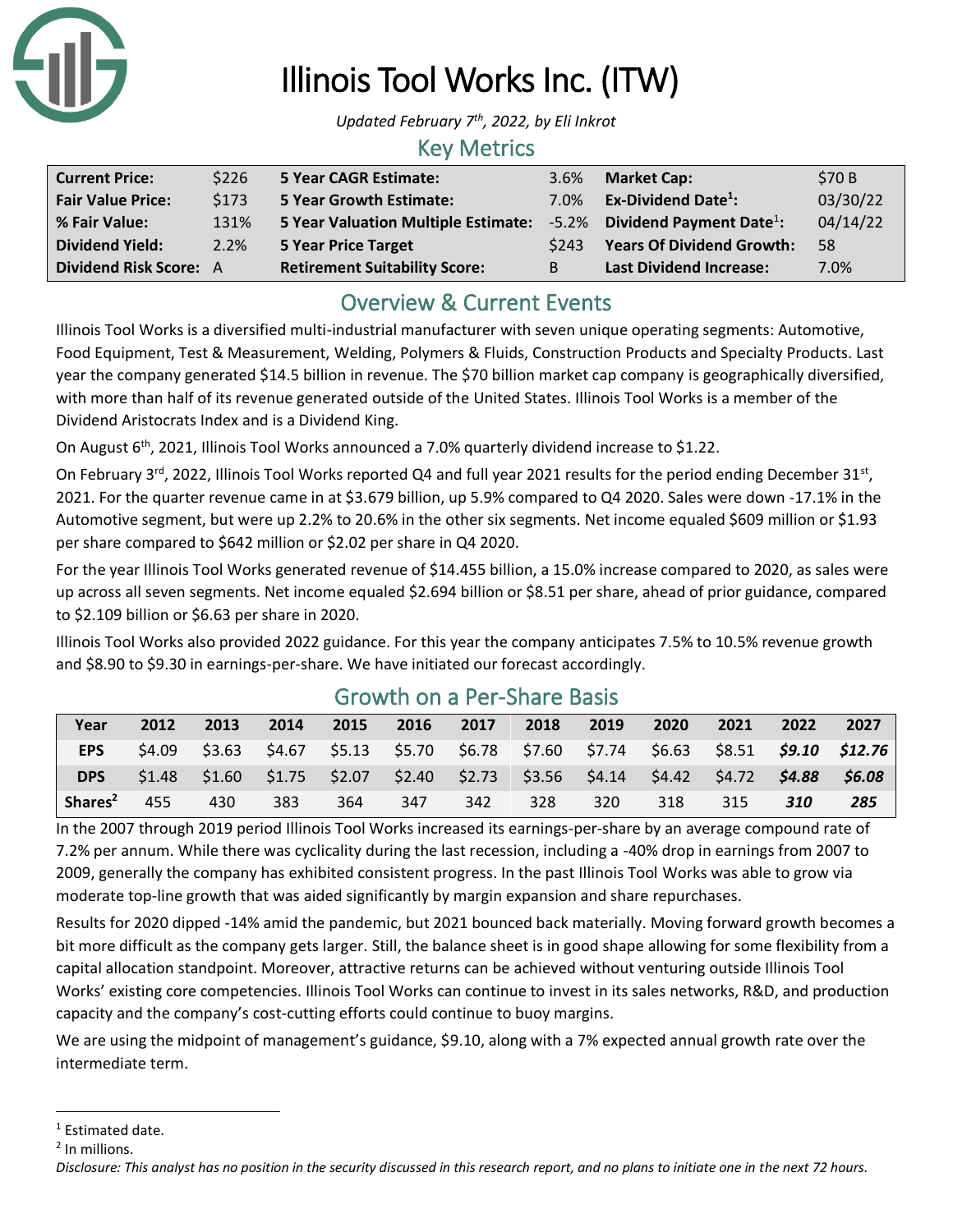

# Illinois Tool Works Inc. (ITW)

*Updated February 7th , 2022, by Eli Inkrot*

### Valuation Analysis

| Year                                                             | 2012 | 2013 | 2014 2015 2016 2017 2018 2019 |  |  | 2020 | 2021 | <b>Now</b> | 2027 |
|------------------------------------------------------------------|------|------|-------------------------------|--|--|------|------|------------|------|
| Avg. P/E 13.9 19.4 18.5 18.0 19.0 21.0 19.3 19.8 27.4 25.7 24.8  |      |      |                               |  |  |      |      |            | 19.0 |
| Avg. Yld. 2.6% 1.7% 2.0% 2.2% 2.2% 1.9% 2.4% 2.7% 2.4% 2.2% 2.2% |      |      |                               |  |  |      |      |            | 2.5% |

Over the past decade shares of Illinois Tool Works have traded hands with an average P/E ratio of about 20 times earnings. We believe that a P/E ratio of 19 is a fair starting point, considering the quality of the business and growth prospects. With shares currently trading at 25 times the midpoint of management's guidance, this implies the potential for a valuation headwind.

## Safety, Quality, Competitive Advantage, & Recession Resiliency

| Year   | 2012 2013 2014 2015 2016 2017 2018 2019 2020 2021 2022 2027 |  |          |                                    |  |  |     |
|--------|-------------------------------------------------------------|--|----------|------------------------------------|--|--|-----|
| Payout | 36% 44% 37%                                                 |  | 40%  42% | 40%  47%  53%  67%  55% <b>54%</b> |  |  | 48% |

Illinois Tool Works has an excellent dividend growth history. Its payout ratio was relatively high during the last financial crisis, but the company was not forced to cut the payout. Today the dividend payout ratio sits at 54% of expected earnings, above the company's long-term target, meaning that future dividend growth may trail earnings growth.

Illinois Tool Works' industry is not glamorous or one with outstanding growth rates, but the company has established itself as a major player that continues to grow profitably. Its experienced management and strong fundamentals, such as an above-average return on capital, function as competitive advantages. The company's profits were reduced during the last financial crisis, posting earnings-per-share of \$3.36, \$3.05, \$1.93, and \$3.03 during the 2007 through 2010 stretch. This is something to consider for the next downtown, as the business was tested in 2020 as well.

## Final Thoughts & Recommendation

Shares are up 12% in the last year. Illinois Tool Works has several positives, including solid earnings growth, a nice dividend yield, a long and successful dividend growth history, and a compelling long-term track record. However, total return potential comes in at 3.6% per annum, stemming from 7% growth and a 2.2% dividend yield offset by the possibility of a valuation headwind. We are enthused about the business, but we are less keen on the valuation. Shares earn a hold rating.



## Total Return Breakdown by Year

[Click here to rate and review this research report. Your feedback is important to us.](https://suredividend.typeform.com/to/S0SIkB)

*Disclosure: This analyst has no position in the security discussed in this research report, and no plans to initiate one in the next 72 hours.*